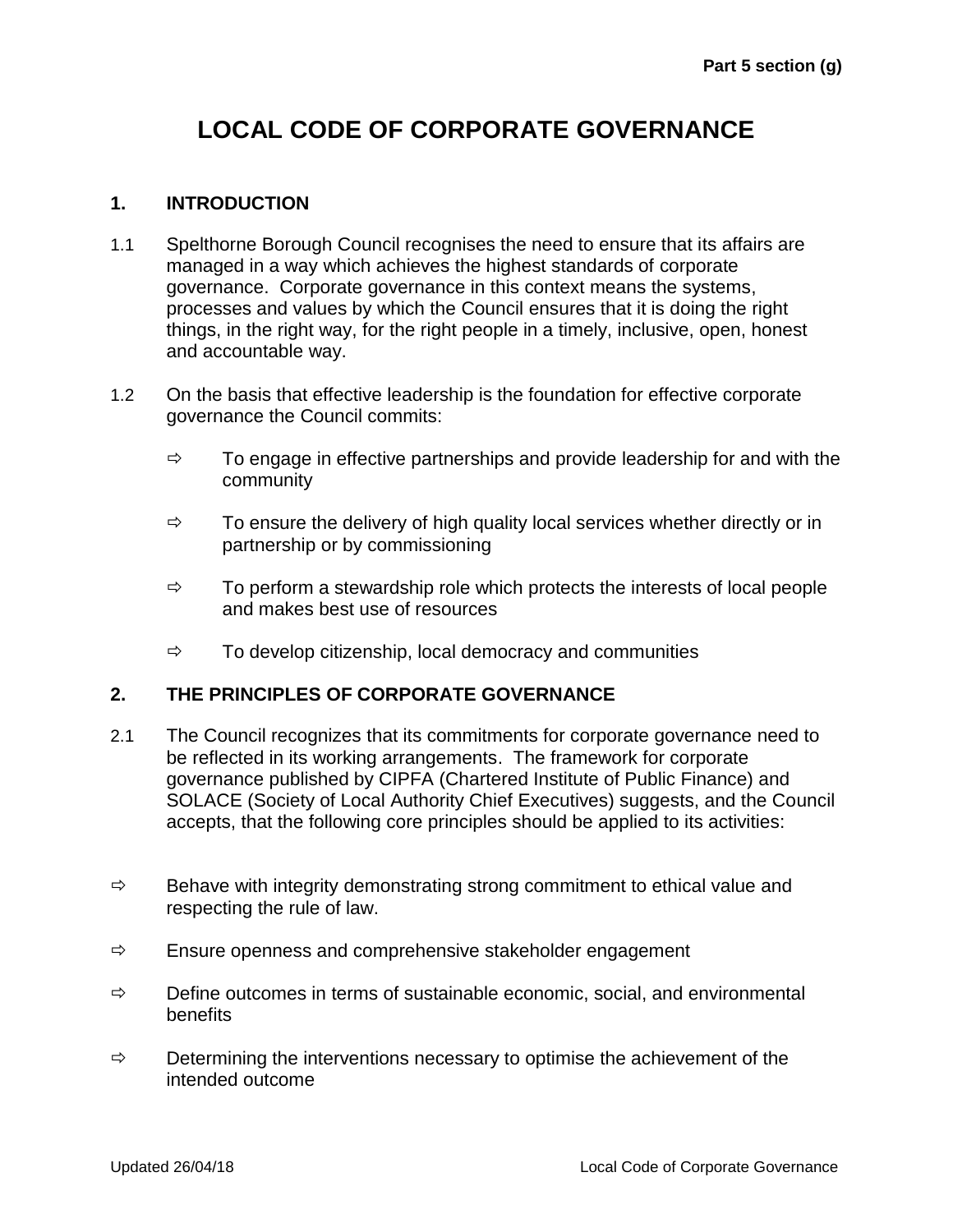- $\Rightarrow$  Manage the entity's capacity, including the capability of its leadership and the individuals within
- $\Rightarrow$  Managing risks and performance through robust internal control and strong public financial management
- $\Rightarrow$  Implementing good practices in transparency, reporting, and audit to deliver effective accountability

The detail of what is covered by each principle and the Council's approach to each is set out in the **Appendix**.

## **3. ARRANGEMENTS FOR CORPORATE GOVERNANCE**

- 3.1 The Council has established structures, procedures, processes and a system of controls to ensure that the necessary standards of corporate governance are achieved and maintained. It first reviewed these against the framework for corporate governance published by CIPFA (Chartered Institute of Public Finance) and SOLACE (Society of Local Authority Chief Executives) in April 2002. Since then it has reported on a regular basis to the Overview and Scrutiny Committee. In 2018 the Council reviewed its arrangements for corporate governance taking into account the revised framework published by CIPFA and SOLACE in the 2016 addendum– "Delivering Good Governance in Local Government".
- 3.2 Most of the arrangements are set out in the Council's constitution and supporting policies and documentation. However, the Council recognises that these arrangements must be kept up-to-date and need to be kept under review to ensure that they remain appropriate and are improved where possible. Without proper monitoring, the effectiveness of the Council's arrangements could be compromised so the Council will ensure that systems are in place to monitor compliance with the agreed processes and procedures including the Annual Governance Statement and the Review of the Effectiveness of the System of Internal Audit.
- 3.3 Various staff members have responsibility for different areas of the Council's corporate governance arrangements. The majority of these responsibilities are established in the Council's constitution. These responsibilities will change over time as the Constitution develops and management structures change. However, overall responsibility for ensuring that the Council's Corporate Governance arrangements are followed and that they remain adequate, lies with the Chief Finance Officer.
- 3.4 Councillors will need to be assured that the activities of the Council are properly controlled and the Chief Finance Officer will be responsible for providing the Corporate Policy and Resources Committee with an annual report on compliance with the arrangements and any actions required to improve these.